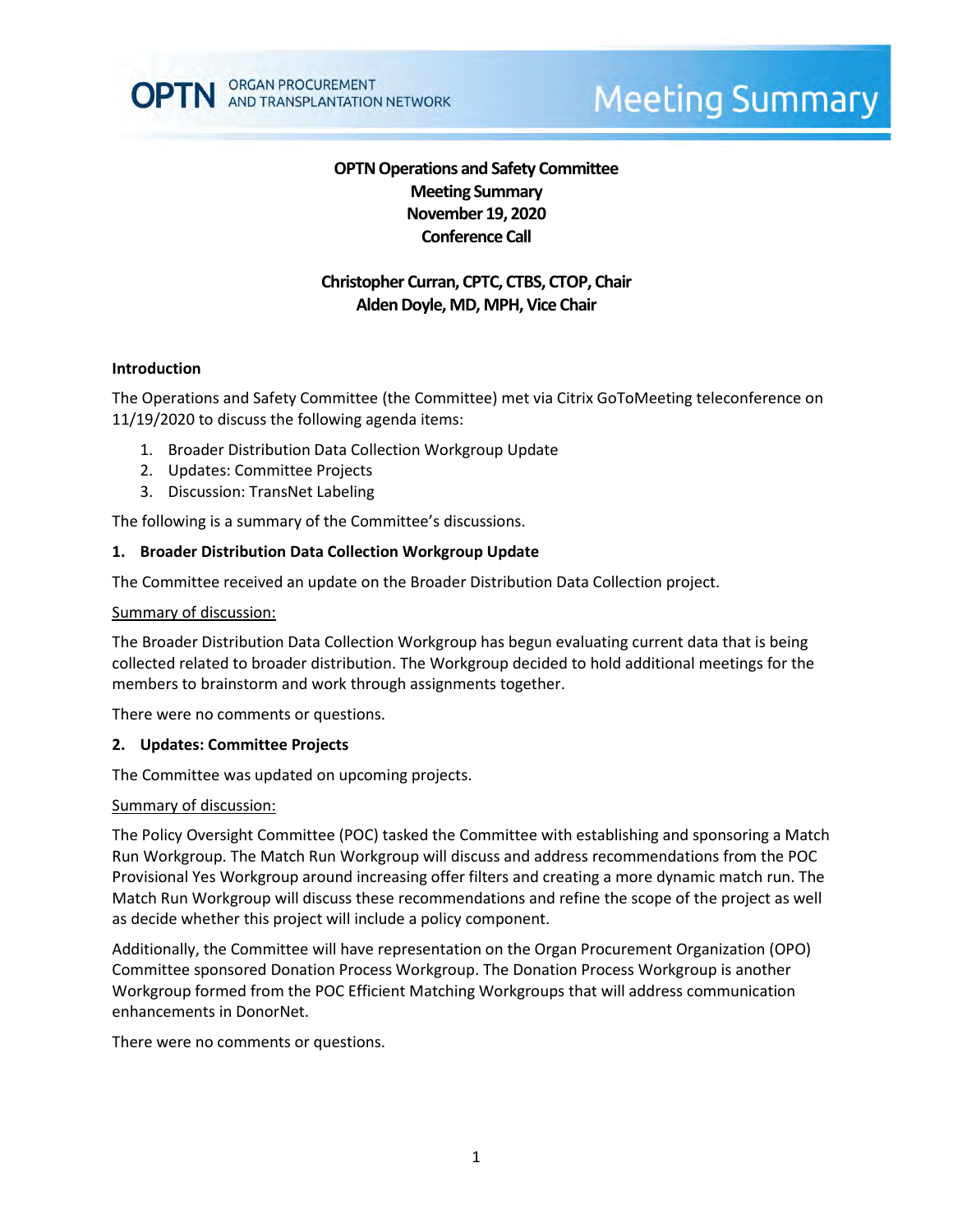## **3. Discussion: TransNet Labeling**

The Committee discussed TransNet labeling as challenges with the system have been identified by the community.

## Summary of discussion:

One challenge regarding TransNet labeling is the variation of time zones throughout the system. The absence of a standardized time zone entry makes it difficult to determine what fields are in what time zone, since organs travel across time zones. Another identified challenge with TransNet labeling is the variation in the definition of recovery time, especially as it pertains to vessel storage. Currently, policy does not contain a definition for recovery time, but it is defined in the TIEDI Help Documentation as "the date the donor entered the operating room for the purpose of organ recovery". Feedback from the community sought more clarity on this definition and suggested changing the definition to time of crossclamp.

A member asked if there is a separate field for vessel recovery in TransNet. The Chair responded there is an organ recovery data field and a vessel recovery data field. The Chair stated that when an extra vessel label is printed, the system requests the recovery date which creates problems for transplant programs and vessel discards. The Chair explained that vessel discard data has shown transplant programs discarding vessels one day late because of the variation in use of crossclamp date versus entry to the operating room. The Chair emphasized the need for alignment in TransNet labeling.

UNOS staff explained that the Committee can consult with IT to standardize time zones within TransNet or allow the system to have the capability to convert respective time zones. Additionally, the Committee can re-evaluate and include recovery date definition in policy for further standardization.

The Committee agreed to look into this further as a potential project.

There were no additional questions or comments. The meeting was adjourned.

# **Upcoming Meetings**

- December 17, 2020 (teleconference)
- January 28, 2020 (teleconference)